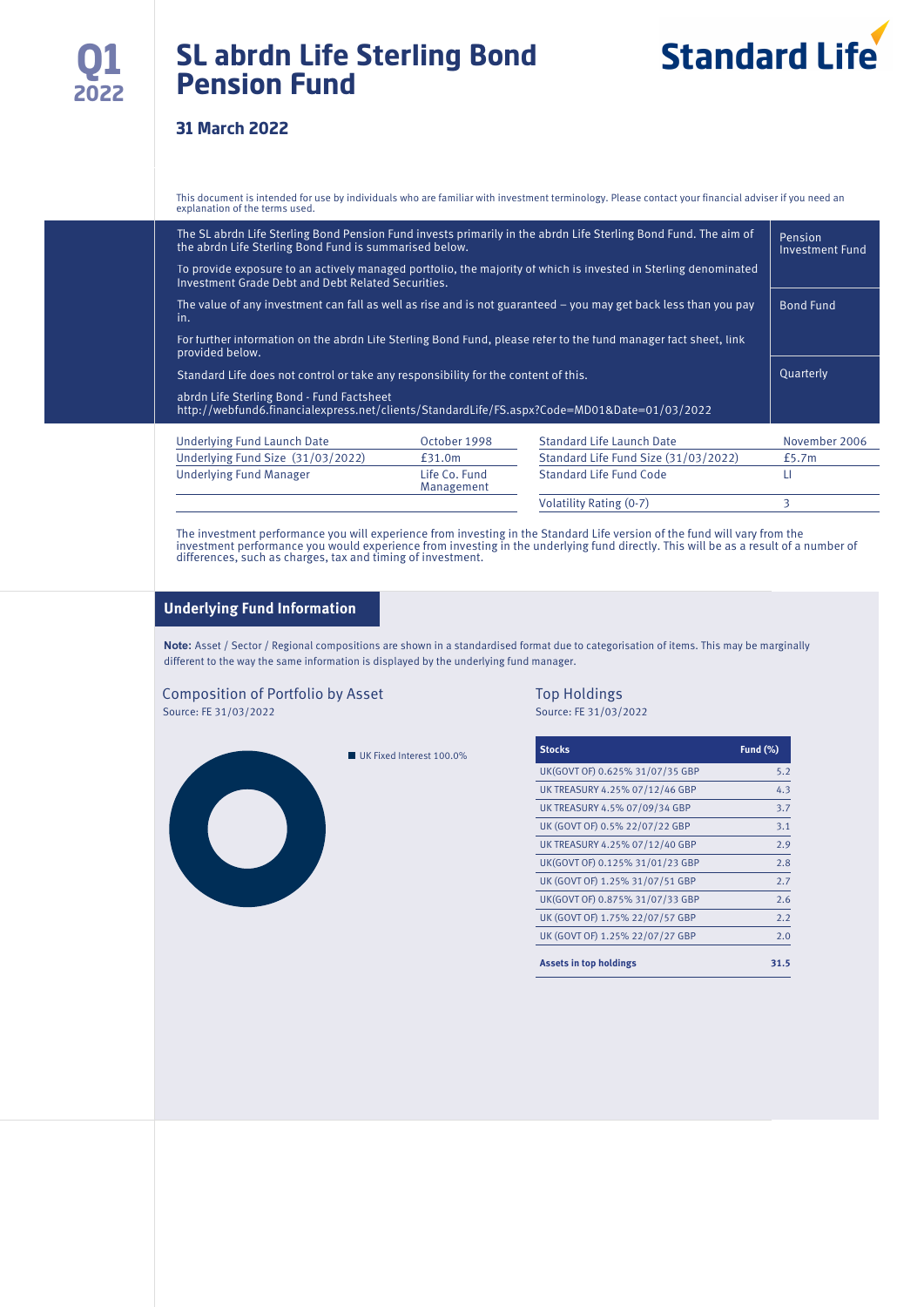#### **Fund Performance**

#### Year on Year

Source: FE

|                                          | Year to<br>31/03/2022 (%) | Year to | Year to<br>31/03/2021 (%) 31/03/2020 (%) | Year to<br>31/03/2019 (%) | Year to<br>$31/03/2018$ (%) |
|------------------------------------------|---------------------------|---------|------------------------------------------|---------------------------|-----------------------------|
| SL abrdn Life Sterling Bond Pension Fund | $-8.5$                    | $-1.5$  |                                          | 3.3                       | $-0.4$                      |
| ABI Sterling Fixed Interest              | $-5.6$                    | $-0.5$  | 5.4                                      | 2.9                       | 0.0                         |

#### Price Indexed

Source: FE



Figures quoted are calculated over the stated period on a bid to bid basis with gross income reinvested and are based on units which contain an Annual Management Charge (AMC) of 1.15% and Additional Expenses of 0.00%, i.e. a Total Fund Charge of 1.15%. For the relevant charges on your policy, including any rebates or discounts that may apply, please refer to your policy documentation.

31/03/2017 - 31/03/2022 Powered by data from FE

SL abrdn Life Sterling Bond Pension Fund ABI Sterling Fixed Interest

#### Cumulative Performance

Source: FE

|                                          | 3 Months (%) | 1 Year (%) | 3 Years (%) | 5 Years (%) |
|------------------------------------------|--------------|------------|-------------|-------------|
| SL abrdn Life Sterling Bond Pension Fund | $-7.7$       | $-8.5$     | $-2.8$      | $-0.1$      |
| <b>ABI Sterling Fixed Interest</b>       | $-6.7$       | $-5.6$     | $-1.0$      | 1.9         |

**Notes:** The information shown relates to the past. Past performance is not a guide to the future. The value of your investment can go down as well as up. For the relevant charges on your policy please refer to your policy documentation.

Where a fund holds overseas assets the Sterling value of these assets may rise and fall as a result of exchange rate fluctuations.

**Definition:** Volatility Rating - The volatility rating of a fund indicates how much the fund price might move compared to other funds. The higher the volatility rating, the less stable the fund price is likely to be. You can use this to help you decide how much risk you're comfortable taking with your investments. Volatility ratings are calculated on a scale of 0-7.

Money Market - may include bank and building society deposits, other money market instruments such as Certificates of Deposits (CDs), Floating Rate Notes (FRNs) including Asset Backed Securities (ABSs) and allowances for tax, dividends and interest due if appropriate.